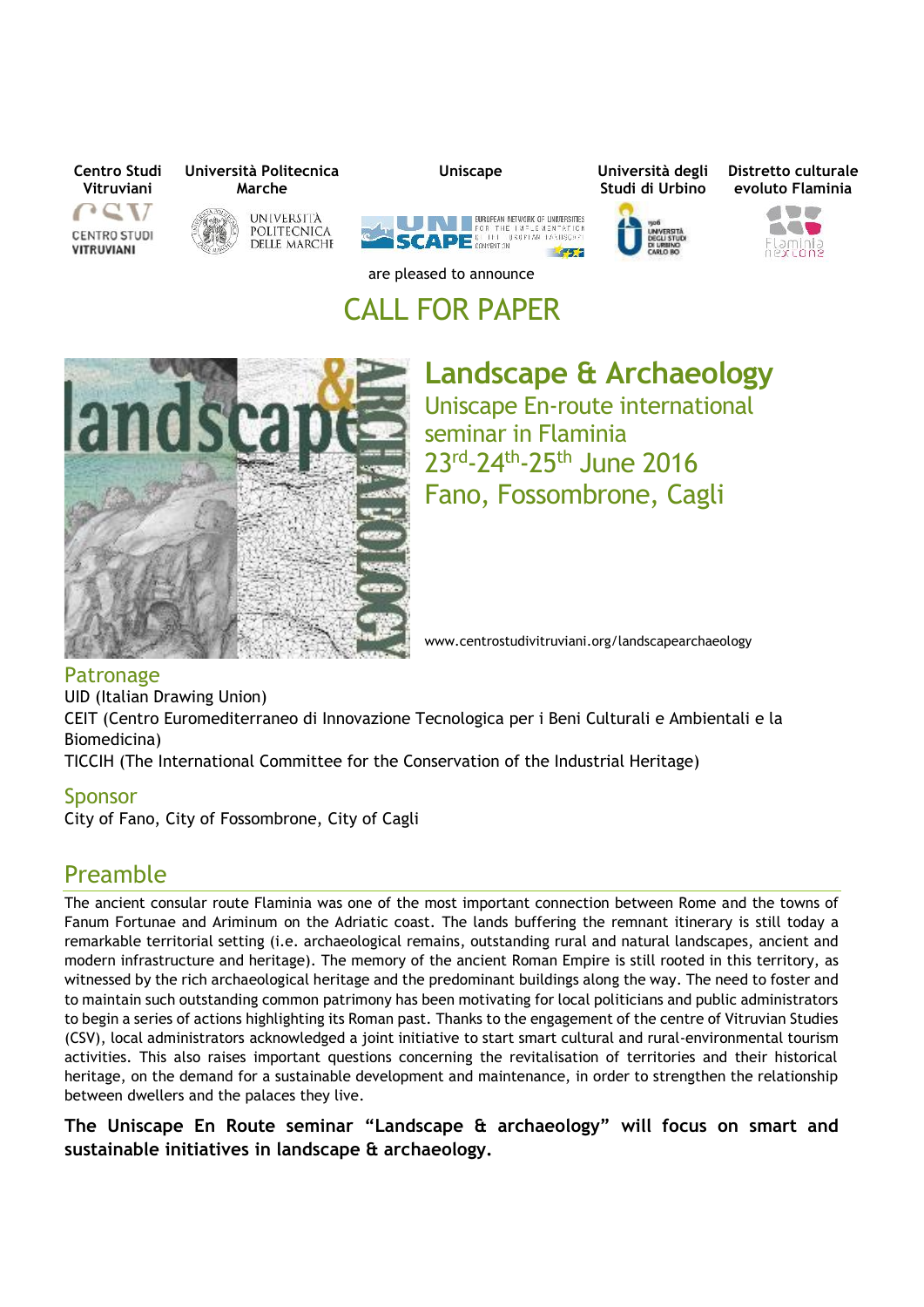The "En Route international seminar" series is a tool to promote the European Landscape Convention, addressing both the European-wide academic community and local stakeholders (institutions, politicians, inhabitants, social and economic actors). This provides local landscape actors the opportunity to raise the questions they are facing at home to a wider European context, as well as providing academics the opportunity to present their research to a new audience within a specific landscape context. Thus, by reaching out towards local landscape actors and combining the more academic activities with other thematically related events (site visits, films, exhibits, etc.), the seminars will offer a concrete opportunity for "**awareness-raising**" (Chapter II-Article 6).

# Presentation

In many European countries local cultural heritage is a powerful driver for developing various economic activities related to tourism. Management and open access to cultural heritage are challenges in territorial democracy, enabling local communities to conserve their resources.

There are three main pre-conditions for the development of sustainable tourism of cultural heritage:

a) good knowledge of cultural heritage; b) strong awareness of local people for their protection in any economic activity; c) access to innovative and creative ICT tools to design tourism solutions with a low impact on the environment and a relevance for local identity.

This **Uniscape En Route** seminar will investigate how it is possible to increase cultural identity and promote cultural tourism in the region, thanks to the knowledge, representation and valorisation of architectural and archaeological heritage and landscape, conceived in a broad sense. A main goal for the "Landscape and Archaeology" conference is to share and compare positive experiences in several working fields involved in tourism, use, preservation and dissemination of landscape & archaeological heritage. In particular, the event will discuss how it is possible to make the pre-conditions and their results SMART (specific, measurable, achievable, realistic and time related).

The seminars provide a forum conducive to sharing best practices (by researchers, designers, SMEs) from their real experiences. **The "Landscape & archaeology" seminar will deal to the following four topics.**

### Smart Landscape

The very concept of Smart Landscape, underlined in this initiative, is of particular interest to rural areas. The interest of people in starting up economic activities and new enterprises linked to agriculture is on the increase. Such a return to agriculture is marked by the need of people to express new ways of creating agricultural enterprise, through new "smart" management frameworks, able to combine new technologies with the preservation of rural resources (landscape, biodiversity, food quality and safety). The multifunctional services potentially provided by the sector (environmental, social and cultural services) represent an important opportunity for traditional rural areas and the new emerging contexts of peri-urban and urban fringes.

A new and interesting concept gaining ground in urban planning research concerns the "playable city", that is, a creative, homely and attractive city, which is able to captivate both its resources and citizens in a shared process of giving new meaning to its landmarks. Here great attention is paid to people, hospitality and openness, because they are the key factors in reconfiguring urban services, places and stories.

"Playable city" could appear as a counterpart to "smart city", because the idea of creative, brilliant and talented territory seems opposed to functional and technological aspects. Nevertheless we are deeply convinced that the two features should be reasonably kept together in order to trigger effective and positive changes. The broad and open theme of playable city is, moreover, fits perfectly with the European Landscape Convention's principles. Disseminating measures aimed at enhancing and developing smart and playable culture in our territory makes it a qualified theatre for our action.

In recent years, it seems possible to promote a local development based on tangible and intangible cultural values and ICT tools, increasing the competitiveness and attractiveness of rural, suburban areas and towns. Heritage and cultural identity become catalysts for creativity and innovation.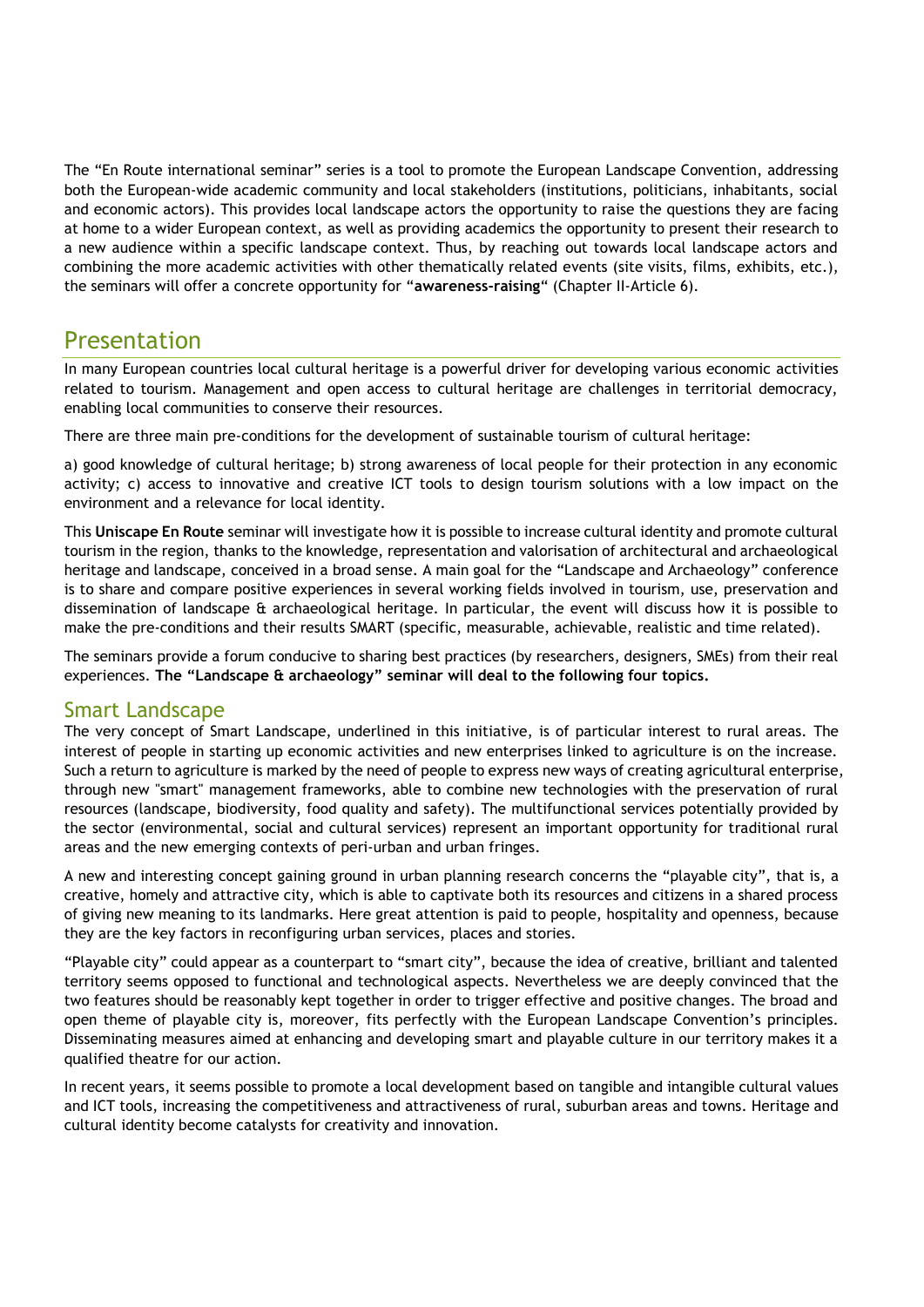### Archaeology and digital documentation

Smart archaeology is framed in a complex of activities regarding the whole process of conservation, enhancement and engagement of archaeological evidence. All these aspects are closely related. In recent times, archaeological remains have been involved in several kinds of investigation: form preventive archaeology to excavation, to virtual archaeology or cyberarchaeology.

The seminar will share experiences of sustainable tourism and archaeological heritage protection and will analyse partnerships among several subjects involved in dissemination and safeguarding activities (superintendents, research institutions, governments, sponsors, cooperatives).

A specific aim is to make archaeological science more accessible in order to improve its appreciation and engagement through the use of digital tools (3D model, 3D reconstruction, VR & AR exhibition) as well as experimental archaeology. These kinds of technologies are effective for researchers or non-expert users for all archaeological data: single artefacts, archaeological complexes or cultural archaeological landscapes.

Due to EU policies on cultural and creative industries (Green Paper on the potential of CCIs), some approaches involve the digitalization and virtualization of archaeological heritage. According to the idea of archaeological landscape and evidences as heritage, new life can be breathed into cultural landscapes arising from new functions and values, and contributing to the sustainability of heritage.

### Smart Industrial Archaeology

Technical and productive innovation, often real deindustrialization processes, which affect modern post-industrial societies are a key issue on local agendas (management, development, cultural heritage, economic activities). In particular the sprawling Italian landscape masks a complex of different layers (proto paleo-industrial, infrastructural, manufacturing plants), which are specially dense along the historical roads and the traditional networks of communication. This situation is often found in rural areas, where the lack of preservation of the ancient cultural heritage, tradition and identity presents challenges for the policy makers and land managers. A careful restoration to preserve the identity of places in rural settings could provide an opportunity to these places for the renewal of a symbolic past - paper mills, kilns, mills, warehouses for goods, customs, etc. A renewed social, cultural and territorial context could help to stimulate tourism and preserve important aspects of the cultural landscape of many territories.

### Heritage sustainable valorization and cultural districts

The use and re-use of cultural heritage will address the challenges of economic impact and sustainable tourism. This kind of economic growth arose thanks to the increase in culturally-centred business which are firmly embedded within the territory and the local community. They are developing through new management techniques, devoted to the tourism experience.

The discussion over strong and weak points of the extra urban cultural districts (E-UCD), especially prevalent in Mediterranean countries, is central to the "Landscape and archaeology" seminar. This concept is not exclusively rural, since it contains small towns, usually important in terms of heritage and tradition. Nevertheless, the countryside distinguishes itself for its valuable landscapes and traditional agricultural or food and wine productions (DOCG, designation of origin etc.). Furthermore, in recent years E-UCDs became destinations for cultural tourists, interested in a holiday experience that combines entertainment, culture, relaxation and also fine cuisine. For this reason, the local supply has been usually developed towards tourism services and the organisation of events.

Best practices often show a public-private partnership with some SMEs engaged in technology, cultural industry and heritage exploitation, developing the concept of cultural districts. Using landscape and cultural identity as a framework, the cultural districts can be a way of overcoming the fragmentation of initiatives and the multiplicity and geographical dispersion of bodies and institutions. Because regional and local development strategies have been successfully integrated in many areas, the En Route seminar will involve: promotion of cultural heritage for business use; development of cultural infrastructure and services to support sustainable tourism; clustering of local businesses and partnerships between cultural and creative industries (CCIs) and industry, setting up of innovation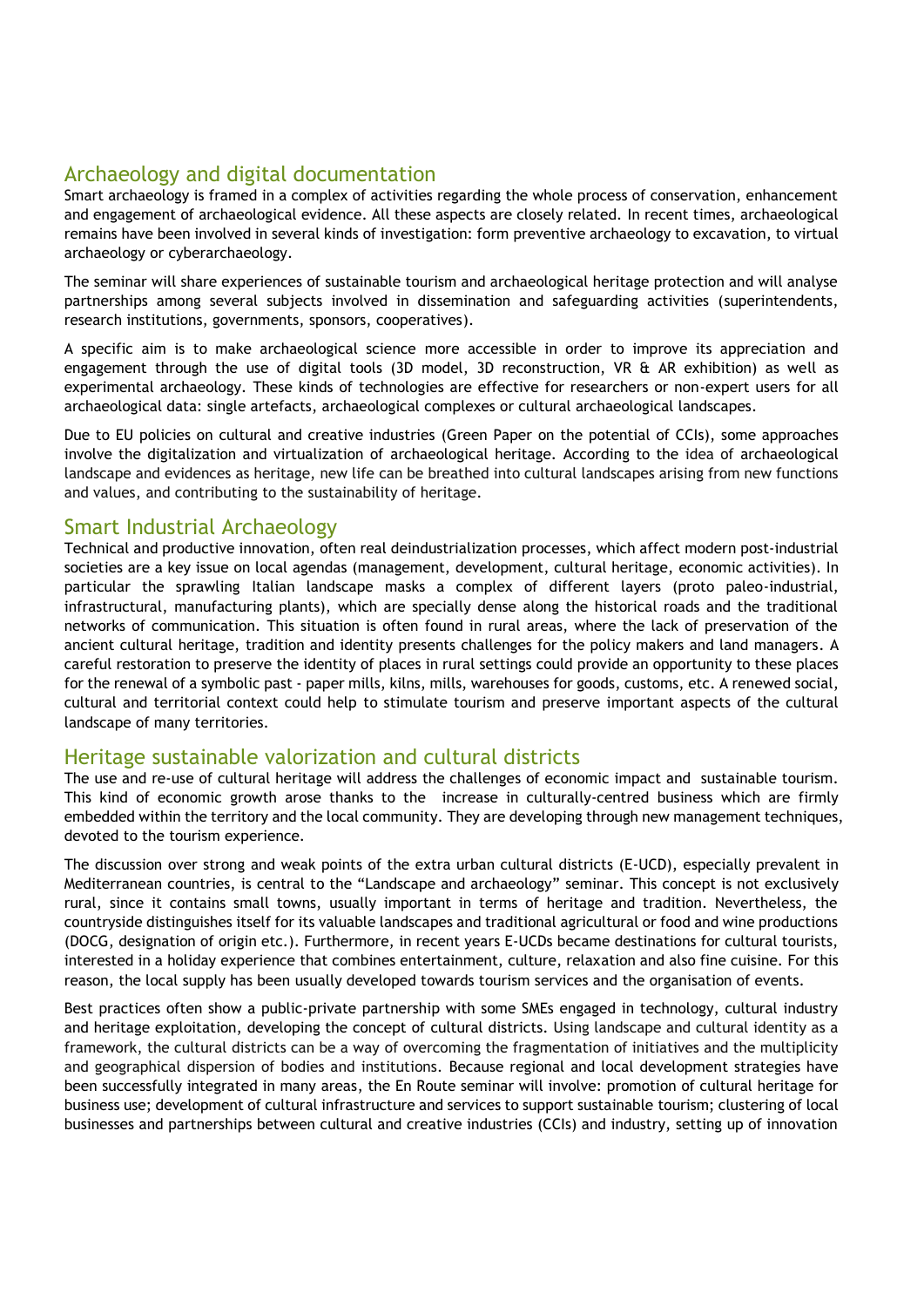labs; development of cross-border integrated strategies to manage natural and cultural resources and the revitalisation of local economies.

#### **Participants**

**Scholars** Researchers Academics NGOs Associations SME or start-up specialized in the I&C technologies Public Institutions involved in Touristic activities PhD students and students Representatives of some projects (tourism-landscape-archaeology - ICT) developed at local, national or international level

# Preliminar scheduling of seminar

**23rd June 2016**

Arrival of participants at **FANO,** registration

**Key note speech: Salvatore Settis (title** TBD)

indoor seminar: first session of presentations (morning)

indoor seminar: second session of presentations (afternoon)

#### **24th June 2016**

#### En-route seminar along Flaminia

Exploring the archaeological sites and the landscape along the Flaminia road (morning and early afternoon). Starting point Fano, end point Fermignano (around 50 km). Intermediate stops: Acqualagna, Fossombrone, Furlo Gorge and Cagli. Transport media: cycle, bus or car. Along this route, three or four stops will be made with three or four En-route sessions (seminars "en plein air") with the participation of local people, administrators, and experts.

Conference or Round table at Fossombrone.

**25th June 2016 -CAGLI Key note speech: TDB** indoor seminar: session of presentations early afternoon: Conclusions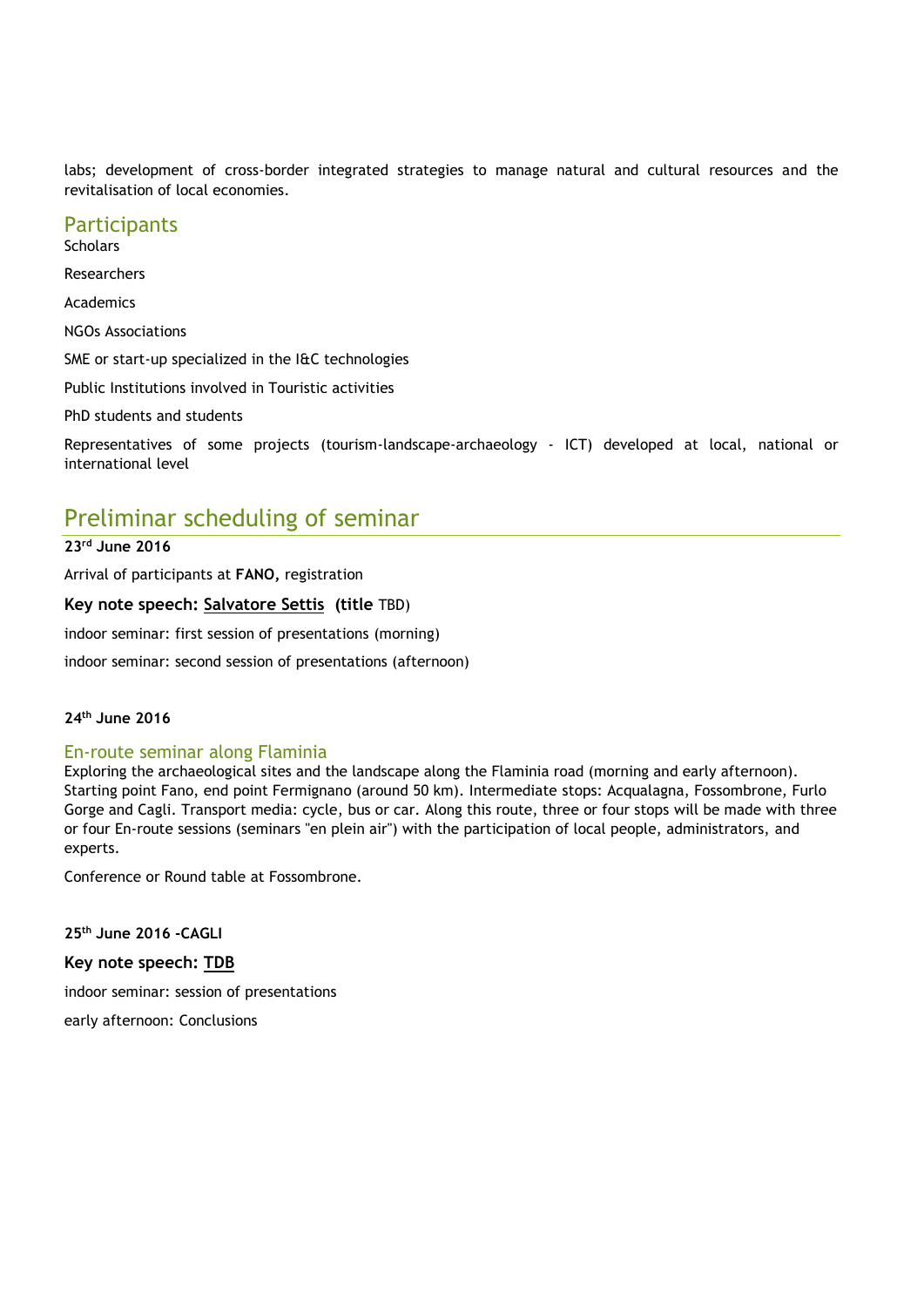# **Topics**

### T1-Smart Landscape

- T1.1. Rural Tourism an opportunity to foster local economy
- T1.2. Ecoservices and multifunctionality of rural landscape
- T1.3. Landscape management and maintenance
- T1.4. Rural Urban partnership: increasing competitiveness of rural and urban spaces
- T1.5. Improving the quality of urban and rural spaces involving citizens
- T1.6. New territorial instruments (ITI, CLLD; etc.) to improve attractiveness of rural and urban spaces
- T1.7. Open Spaces and ICTs (geospatial technologies, Drones, Beacons, etc.)
- T1.8. Monitoring of Urban, Rural and intermediate landscapes: the role of Landscape Observatories
- T1.9. Landscape in action: ecomuseum and participative processes

### T2-Archaeology and digital documentation

- T2.1. Digitization of archaeological heritage
- T2.2. Remote sensing techniques in the archaeological field
- T2.3. 3D reconstruction
- T2.4. Point cloud analysis
- T2.5. 4D modelling
- T2.6. Predictive and preventive archaeology
- T2.7. GIS and related databases
- T2.8. Virtual archaeology
- T2.9. Web archaeology
- T2.10. Virtual and Augmented Reality applied to the visualization and conservation
- T2.11. Monitoring and conservation of archaeological remains
- T2.12. Archaeology of architecture: methods and interpretations

### T3-Smart Industrial Archaeology

- T3.1. Industrial landscape of historical routes and traditional roads
- T3.2. Archaeology of transports and road infrastructures
- T3.3. Industrial heritage and industrial location: the role of land transport
- T3.4. Industrial heritage and Roman consular roads: fractures and continuity in the long and very long term
- T3.5. Contributions of the industrial heritage to the enhancement of the historic and cultural routes

(archaeological, artistic, religious, food, etc.)

### T4-Heritage sustainable valorization and cultural districts

- T4.1. Cultural districts
- T4.2. Strategic actions for territorial development
- T4.3. Policies and regulatory framework in archaeological exploitation
- T4.4. Tangible and intangible heritage
- T4.5. Valorisations of ancient routes
- T4.6. Compatible re-use of archaeological sites
- T4.7. GIS tools and applications
- T4.8. Portals and Digital Libraries
- T4.9. Mobile applications
- T4.10. Remote sensing applications for cultural heritage
- T4.11. Museum and exhibition technology
- T4.12. Virtual museums, virtual tours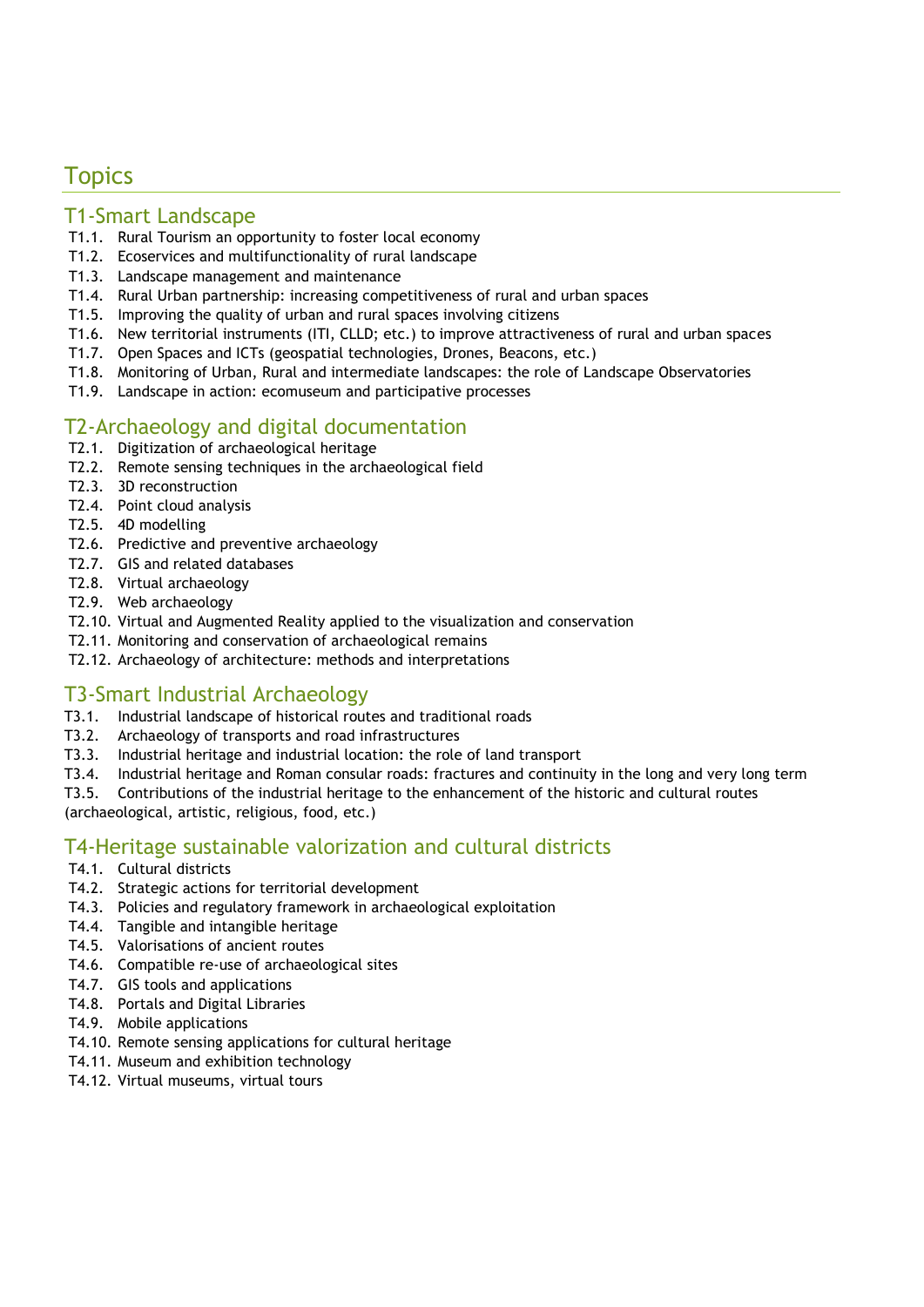# **Publications**

The Flaminia En-route seminar will accept only original, unpublished work.

All accepted papers or abstracts will be published in UNISCAPE En-route: I Quaderni, a special series of the Quaderni di Careggi.

Each accepted paper needs at least one paid registration fee.

The 10 best submitted papers will be published in the Journal **SCIRES-IT** (SCIentific RESearch and Information Technology), e-ISSN 2239-4303 (http://caspur-ciberpublishing.it/index.php/scires-it).

# **Committee**

### Program committee

Paolo Clini, Andrea Galli, Ramona Quattrini

### Scientific committee

Alonso Addison, Berkeley, University Of California Fabrizio I. Apollonio, Alma Mater Studiorum-Università Di Bologna Cristiana Bartolomei, Alma Mater Studiorum-Università Di Bologna – SCIRES-IT Stefano Bertocci, Università Di Firenze Carlo Bianchini, Università La Sapienza, Roma Howard Burns, Scuola Normale Superiore di Pisa Francesco Chiapparino, Univpm, Aipai Mual Michela Cigola, Università di Cassino Augusto Ciuffetti, Univpm, Aipai Italia Paolo Clini, CSV-Univpm Livio De Luca, CNRS, Marseille Patricia Duff, University of Cambridge Francesco Paolo Di Teodoro, Politecnico di Torino Maurizio Forte, Duke University Nicoletta Frapiccini, Museo Archeologico Nazionale di Ancona; Marco Gaiani, Alma Mater Studiorum-Università di Bologna; Andrea Galli, Univpm-Cirp, Enrico Giorgi, Alma Mater Studiorum-Università di Bologna; Pierre Gros, Università Aix En Provence, Marseille; Eva S. Malinverni, Univpm-Cirp; Ernesto Marcheggiani Univpm-Cirp/Kul-Ees Antonio Monterosso Checa, University Of Cordoba Conor Newman, National University of Ireland, Galway Mario Pagano, Soprintendenza Archeologia delle Marche; Juan M. Palerm, UNISCAPE Bas Pedroli, UNISCAPE Sofia Pescarin, CNR-ITABC, Roma Valeria Purcaro, Università Carlo Bo, Urbino Fabio Remondino, FBK, Trento Andreina Ricci, Università Roma Tor Vergata Mario Santana Quintero, Carleton University, Ottawa Therese Steenberghen, KUL-SADL Simon Stoddart, University of Cambridge Virginia Valzano, CEIT, Italy – SCIRES-IT